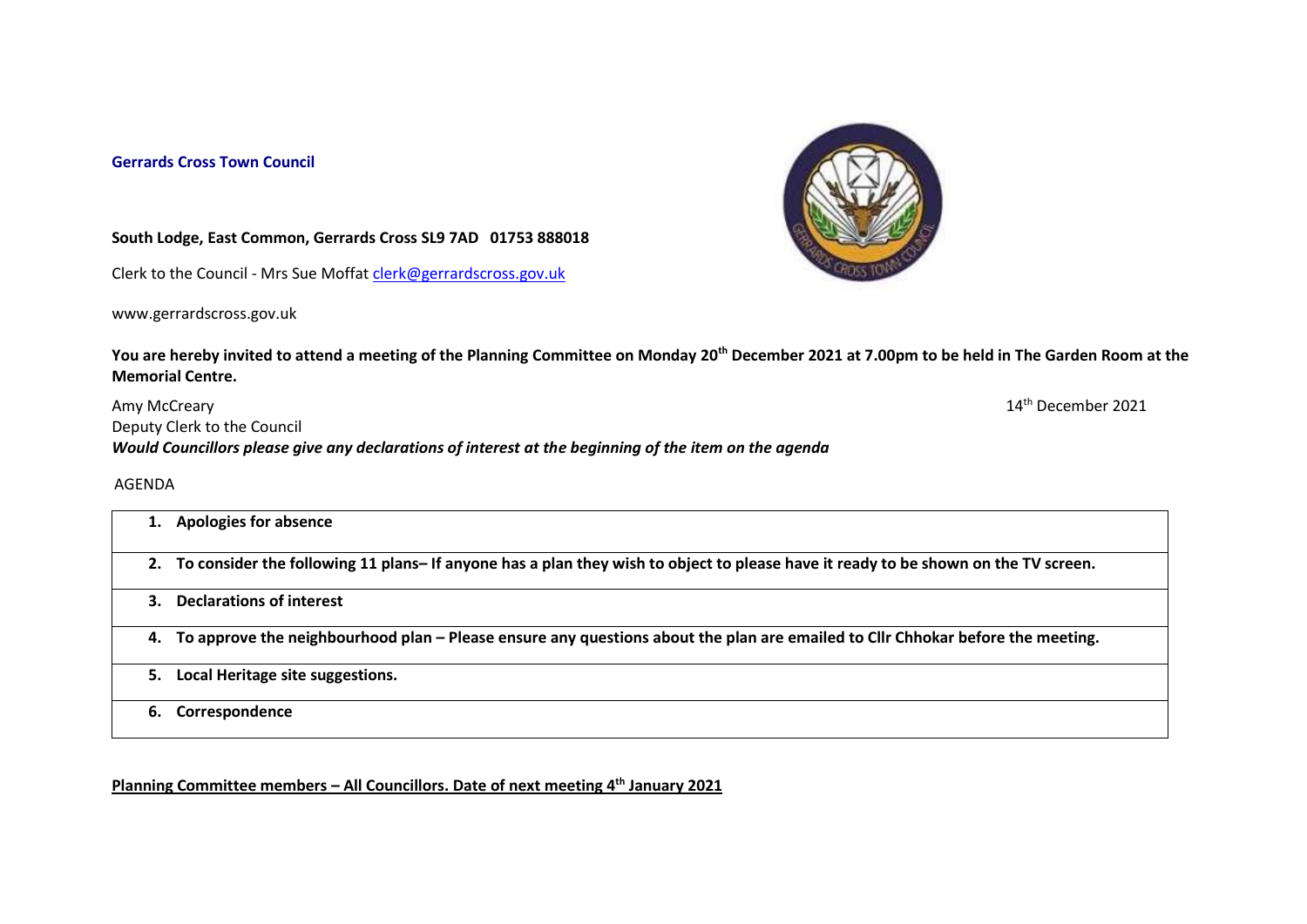| Agenda 20 <sup>th</sup> December |                                                   |                                       |                                                                                           |
|----------------------------------|---------------------------------------------------|---------------------------------------|-------------------------------------------------------------------------------------------|
| 2021<br>Application No.          | Applicant                                         |                                       |                                                                                           |
| 1/                               | Mr & Mrs Mehta                                    | Site<br>Lamarck, 33 Dukes Wood        | Proposal<br>First floor front extension, hip to gable roof extensions to                  |
| PL/21/4269/FA                    | c/o Mr R Harwood                                  | Avenue                                | both sides, raising of                                                                    |
|                                  | JDA+I Home                                        | SL9 7LA                               | existing roof to create habitable loft space, rear dormer                                 |
|                                  | Amersham                                          |                                       | with balcony, 2 front and 2<br>rear rooflights, replacement front porch and changes to    |
|                                  |                                                   |                                       | windows and door                                                                          |
| 2/                               | Mr S Bika                                         | 1 Elmwood Park                        | Conversion of existing garage to living space and erection of                             |
| PL/21/4337/FA                    | c/o Mr P Swain                                    | SL9 7EP                               | a new detached garage with additional accommodation in                                    |
|                                  | <b>Proun Architects</b>                           |                                       | the roof.                                                                                 |
|                                  | London                                            |                                       |                                                                                           |
| 3/<br>PL/21/4365/FA              | Mr & Mrs Attar<br>c/o Mr D Webb                   | 69 St Huberts Close<br>SL9 7EN        | Single storey front and rear extensions                                                   |
|                                  | Uxbridge Design                                   |                                       |                                                                                           |
|                                  | Chalgrove                                         |                                       |                                                                                           |
|                                  |                                                   |                                       |                                                                                           |
| 4/<br>PL/21/4392/FA              | Mr Dean Fowler                                    | Oakdale 12 South View Road<br>SL9 8RG | Demolition of existing side garage and erection of a single<br>storey side/rear extension |
|                                  | c/o Mr Gary Bettis<br><b>Element Services Ltd</b> |                                       | and changes to rear windows                                                               |
|                                  | <b>Barnet</b>                                     |                                       |                                                                                           |
|                                  |                                                   |                                       |                                                                                           |
| 5/                               | Mr Nandha                                         | 40 Birchdale                          | Variation of condition 12 of planning permission                                          |
| PL/21/4407/VRC                   | c/o Declan Minoli                                 | SL9 7JB                               | PL/21/0698/FA (Demolition of                                                              |
|                                  | Minoli Desgin                                     |                                       | existing dwelling and erection of detached dwelling) to                                   |
|                                  | <b>Gerrards Cross</b>                             |                                       | allow changes to design                                                                   |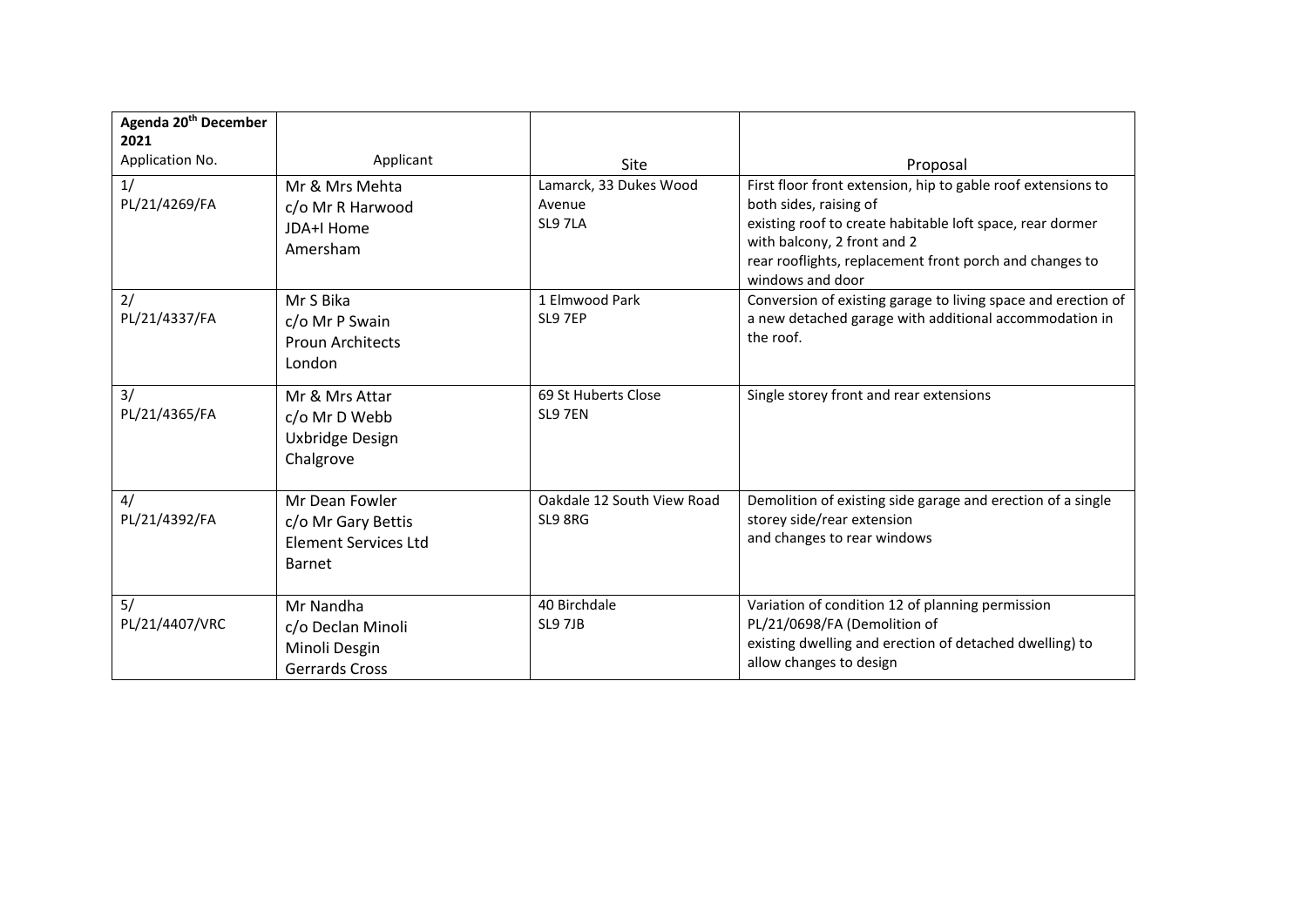| 6/<br>PL/21/4419/SA  | Mr Nandha<br>c/o Declan Minoli<br>Minoli Desgin<br><b>Gerrards Cross</b>       | 40 Birchdale<br>SL9 7JB                               | Certificate of Lawfulness for proposed single storey<br>outbuilding in rear garden                                                                                                                                                                                                                                                                                  |
|----------------------|--------------------------------------------------------------------------------|-------------------------------------------------------|---------------------------------------------------------------------------------------------------------------------------------------------------------------------------------------------------------------------------------------------------------------------------------------------------------------------------------------------------------------------|
| 7/<br>PL/21/4488/FA  | Mr J Hutson<br>c/o Mr K Paine<br>K D Paine & Associates Ltd<br>Shoreham by Sea | 24 Woodlands<br>SL9 8DD                               | Single storey front extension with living space above and<br>two storey link to existing<br>house, single storey side and rear extensions, first floor<br>level front extension, external<br>stairs to front and side, changes to windows, conversion of<br>garage to living space,<br>changes to front drive and enlargement of rear patio with<br>retaining walls |
| 8/<br>PL/21/4521/TP  | Mr Litchfield<br>c/o Andrea Nias<br>R Watts & Sons Ltd<br>Burnham              | Farthings, 32 Howards Wood<br><b>Drive</b><br>SL9 7HW | T1 Eucalyptus: Crown reduction up to approximately 7mtrs<br>(TPO/SBDC/2001/46)                                                                                                                                                                                                                                                                                      |
| 9/<br>PL/21/4531/VRC | Mr S Matto<br>c/o Mr M Baldwin<br>plansdesigned<br>Uxbridge                    | 9 Birchdale<br>SL9 7JA                                | Variation of condition 10 (approved plans) of application<br>PL/21/0558/FA (Part two,<br>part single storey front extension, first floor side / rear<br>extensions, new front porch,<br>increase in roof height to convert loft into habitable space)<br>to allow for change roof<br>form to include 2 front gables                                                 |